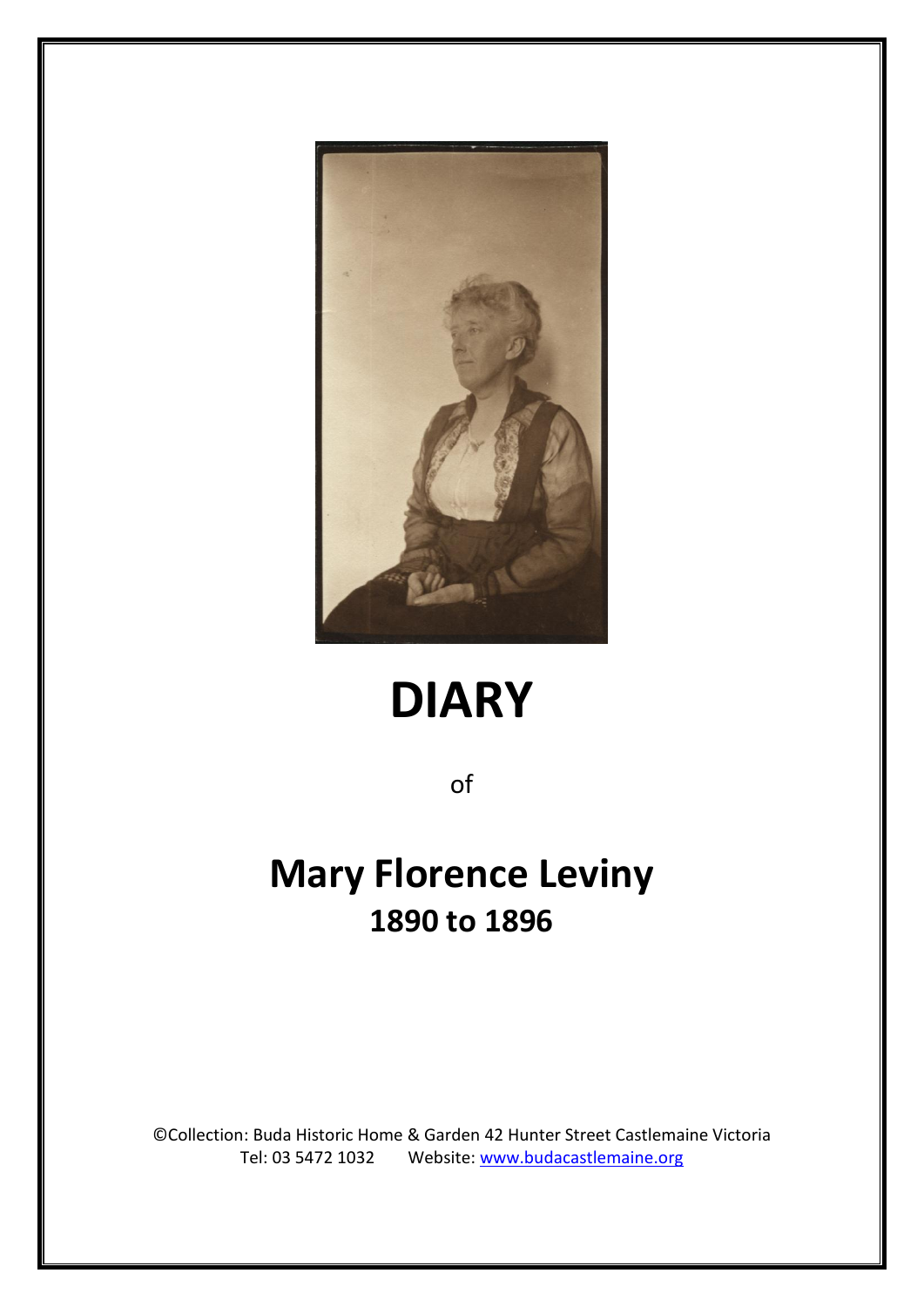# **DIARY OF MARY LEVINY (complete transcript)[start age 21yrs]**

P1 1890 1891 Erne left for Melbourne Nov 17th

Mona and I joined Camp on Friday or Thursday.

**Dec** 3rd Went to tea to Mrs McIsaac last night and stayed the night

**April** 22<sup>nd</sup> Went to Ballarat with Papa and Mama and Katie (excursion) Pioneers enjoyed ourselves very much. After having seen Exhibition (childrens) and had lunch met a vehicle with Mr and Mrs Cornish who beckoned to us and we were then driven round the city, going to Gardens first, by Mrs Oddy. Flight from Pompeii lovely sculptures in white marble. The gardens and Fernery also very beautiful. Visited observatory, picture gallery shown where nuggets found and Eureka stockade. Ballarat nice town but not impressive

# **P2**

**May** 3rd Wrote letter to Ernie

Monday May 4th made damson jam

Made during week Quince Jam, Jelly, and Marmalade

Mon 11th Mother Ilma and I went to Melbourne and had teeth attended to of all three Ilma had two drawn and I went with her. Bought Jacket and hat for self and Mother jacket and bonnet also each dress and dress of brown serge for Ilma and Katie terracotta for baby and Dorothy, brown for Gertie.

18th May Erne's birthday

20th Called with Mother at the Parsonage; received letter Kate McInnes.

**July** 21<sup>st</sup> Just home from Mrs Gelfillans (?) Spent evening with Lily Miss Threull Rene and Mademoiselle

# **P3**

Erne also went back to camp after being with us from Friday to today Tuesday **Nov** Monday 16th 1891 I commenced painting with Miss Sutherland painted on a ginger jar Miss S thought it was very good and gave me a brown jug to do also arrived at Mrs Langs after visit to McInnes since Tuesday I hope I succeed with painting.

17th Received letter from Katie and Gertie painted part container {?] wrote Papa and Mother

Sat Funny day Mr and Mrs Lang went out to tea and so had it alone with Mr Wallace. I carved and he poured out tea wandered all about in the afternoon returned five oclock worked at bodice and nuns' veiling

# **P4**

Monday 23rd Painting again today Miss Sutherland say I had a great ability and said before that I had a splendid eye for drawing and so I felt thankful.

Thursday Yesterday I went with Papa and Mother to the students' exhibition of paintings Father and Mother came down her Tuesday evening

Sat Went with Father and Mother to Beaumaris made the circuit and spent several pleasant hours

Wed Nothing much went to Buzzards all out, and went to Mrs Harvies in the evening On Tuesday Mrs Lang was out to dinner so I took the head of the table and carved the fowl, Mr Crawford on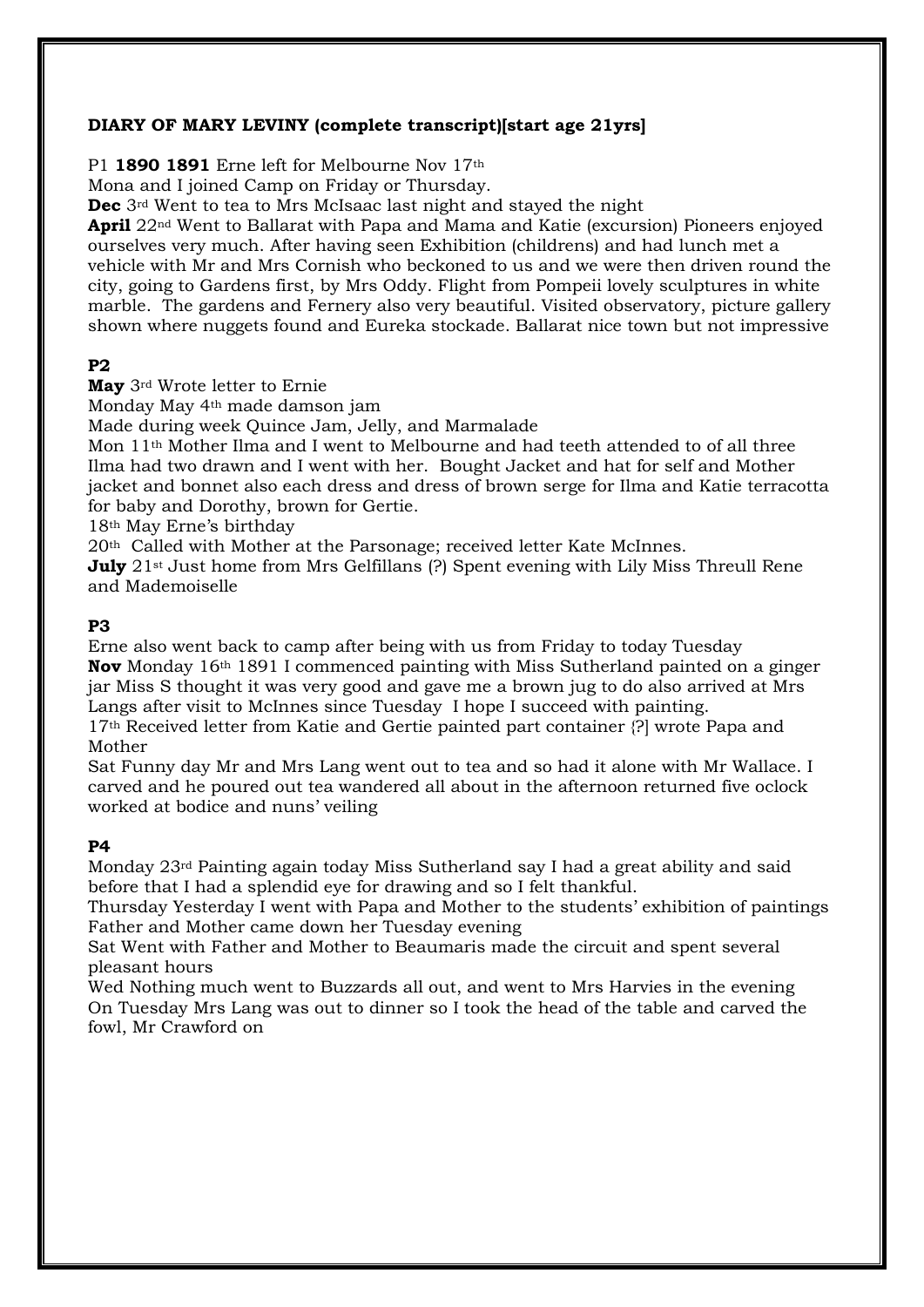one side and Mr Wallace on the other and Mr Lang at the end.

Thursday, have written Baby and Mother finished my first painting today the largest one with vase and curtain.

Friday Went sketching to Heidelberg which I enjoyed although a very hot day received letter from Mother with one from Anna and Ada Myring enclosed

Sat In the evening went with Mrs Lang to Concert in memory of Mozart Town Hall music composed by Mozart, the Messiah, Symphony very beautiful

Sunday very cold and windy went to the cathedral accompanied by Mr Wallis afternoon service. (too funny)

Monday painting and Tuesday painting and went to studio Miss Sutherland considers that

**P6** I require a little practice and I will as well and better than the girls who have been practicing a good while

Wed Went to Mrs Hattons to spend the day went to "Seige of Paris" after tea Willie Hatton brought me home

Thursday. Went to Mrs Browne to Dinner went to McGinnis to tea and concert and stayed the night

\*Monday 14th Came to the Hollies.

Tuesday Went into town and in the evening went with Walter to speech day at Hawthorne town Hall of Camberwell Grammar School

Thursday wrote Mother and Mrs Carlisle

Friday went into town and painted [crossed out]

When I said goodbye to Mr Crawford

#### **P7**

he took out of his pocket two handkerchiefs pinned together made us laugh Sat painted the lattice work with Walter in the afternoon went to the zoo with Mrs Browne

Sunday Went in the morning with Walter to church and afternoon to Buzzards to tea and again to church in the evening

Monday, painted with Walter, afternoon went into town, got home and found Walter had tickets to the theatre " Yoemen of the Guard" and had only half an hour to dress and have my tea, managed it, and enjoyed it very much a very pleasant windup to a very pleasant visit to the Hollies

Tuesday Went to Mrs McInnis to stay the night and go

**P8** Castlemaine with Sallie luggage did n't arrive to go with Sallie so went home by express (Wednesday)

Wed Home after very pleasant visit of six weeks all pleased to see me, quite festive all the vases filled with fresh flowers and a little bouquet from Grace from her garden

# **1892**

Have had Lindsay Buzzard and Sallie McInnes for seven days Lindsay from Thursday till Monday Sallie from Friday to Wednesday.

Jessie McLoud Grace's sister came Tuesday. Received a very nice and affectionate letter from Miss Biggall

Tuesday 12th Last Sat the 9th went with Mr and Mrs

**P9** Robertson Katie and Ilma and Mrs Billinghurst to Fryerstown and from thence to Glenluce the Loddon at Glenluce is very pretty single water lilies floating on the water, saw a diamond [?] sparrow which came eating the grass seeds, quite close to us as we were sitting on the bank under the trees

Sat 16. In the morning made bottled apricots six bottles (put lids on loosely then screwed down tightly when done ten minutes or twelve) in afternoon Ilma and I went with Mrs Robertson and son Horace Mrs McCoy and son Dela Mrs Gilfillen, Mrs Billinghurst and Mrs Crawford to Expedition Pass to get rushed.

Jan 31st Went to church and Sunday school, wrote Mrs McInnes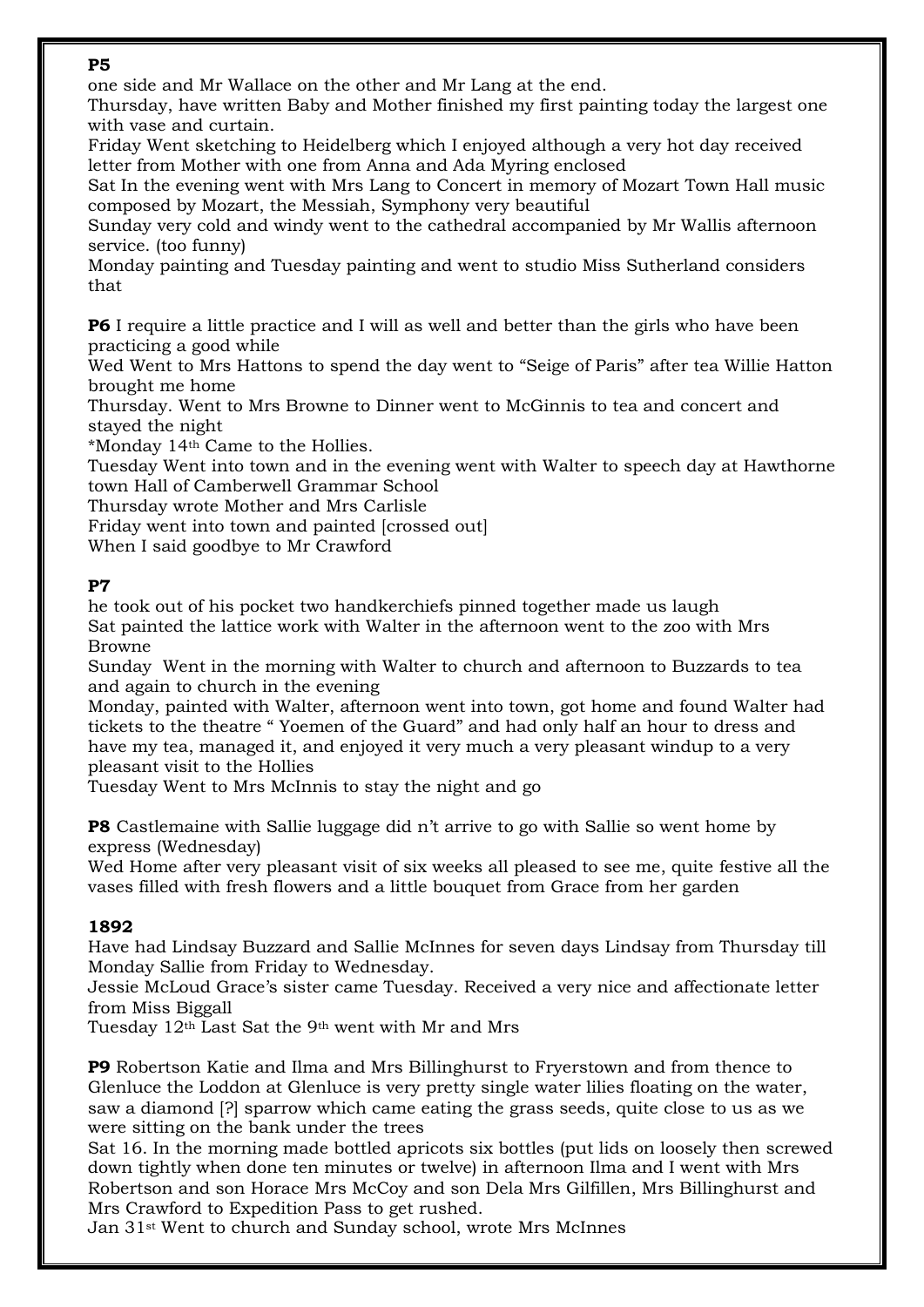**Feb** 1st Received letter from Walter Browne

Feb 9th Tuesday Mother Papa and Ilma went to Melb, Ilma to school Papa and Mother to Port Albert.

Wed 10th Went Elphinstone to English picnic took gerty, Dorothy and Hilda Came home train leaving Elphinstone 7.15 met Cross who told us the land had been on fire bet. 20 and 30 panels of fence burnt

Thursday, Been three time to land today and twice to town interviewing bobbies at the land. Wrote Ilma and sent eight stamps and paper. Letter from Aunt Anna

13th Called Mrs Best and Mrs Billinghursts letter from Erne also posted one to him 16th received letter from Mother

18th received letter from Mother and Aunt Fannie

20th Since Mother has been away have had rather an anxious time Baby's head has been bad with the Chickenpox and

# **P11**

Gertie has had a very bad sore throat but I am thankful to say I think she is now on the mend

Feb 25th Took all the children Katie Gertie Dorothy and Baby by the excursion to meet mother and father We agree that it is a mistake to take them all at one time These trains were the first to go over the viaduct

**March** During march I went for a moonlight picnic a most silly affair the sky clouded over and by the time we got to our camping spot and laid the cloth and eaten the tea we could hardly distinguish one another and to make matters worse it commenced to rain, I am not in a hurry to go to any more moonlight picnics. I also went to Kyneton for a week to the Carlisles and had a very pleasant visit

# **P12**

**April** 15th Ernest Ilma and Amy Hornabrook came home for the Easter holidays. (Amy seems a very nice girl)

21st Papa went to Melbourne by 4.10 train and Erne by the eight. Went for a drive around by Harcourt and Golden Point had a row on the reservoir and Amy and I had a run up the bank and Erne had to come to my rescue and pull me up.

22<sup>nd</sup> Amy had letter from Miss Irving to say she must go back today and went by the 4.10 train

23rd Ilma went by first train 24th Wrote to Kate and Sally

**May** 9th Went Melb on the 9th, Monday with Mother very pleasant trip returned Thursday Saw opening of parliament. Theatre Mrs Bernard Beere (as in looking glass) gallery British pictures met Marie MacMeihan and May Williamson there.

# **P13**

May 17<sup>th</sup> Wrote to Ernest.

**June** 8<sup>th</sup> Went to hear and see max O'Neill, was just a little disappointed in him.

12th Wrote to Ilma

18th Letter from Lindsay B to mother asking if he could have his little one Dorothy to his party in celebration of Twenty first birthday

19th Wrote to Erne

**July** 15<sup>th</sup> made my own dress white and pale blue ribbons Went to ball given by nine ladies of Castlemaine. Mrs Billinghust, Best, Aither, Robertson, Thompson (2), Ramsey, Reid, and Mother. Nicest ball Ive been to

27th July Making Father's dressing gown

**August** 2nd Hilda's birthday

August 8 Wrote to Erne finished his two shirts all but pocket

10th Sent Erne letter and shirt

 $22<sup>nd</sup> Mother's birthday wrote Aunt Fanny Papa when to Melb by 4 train$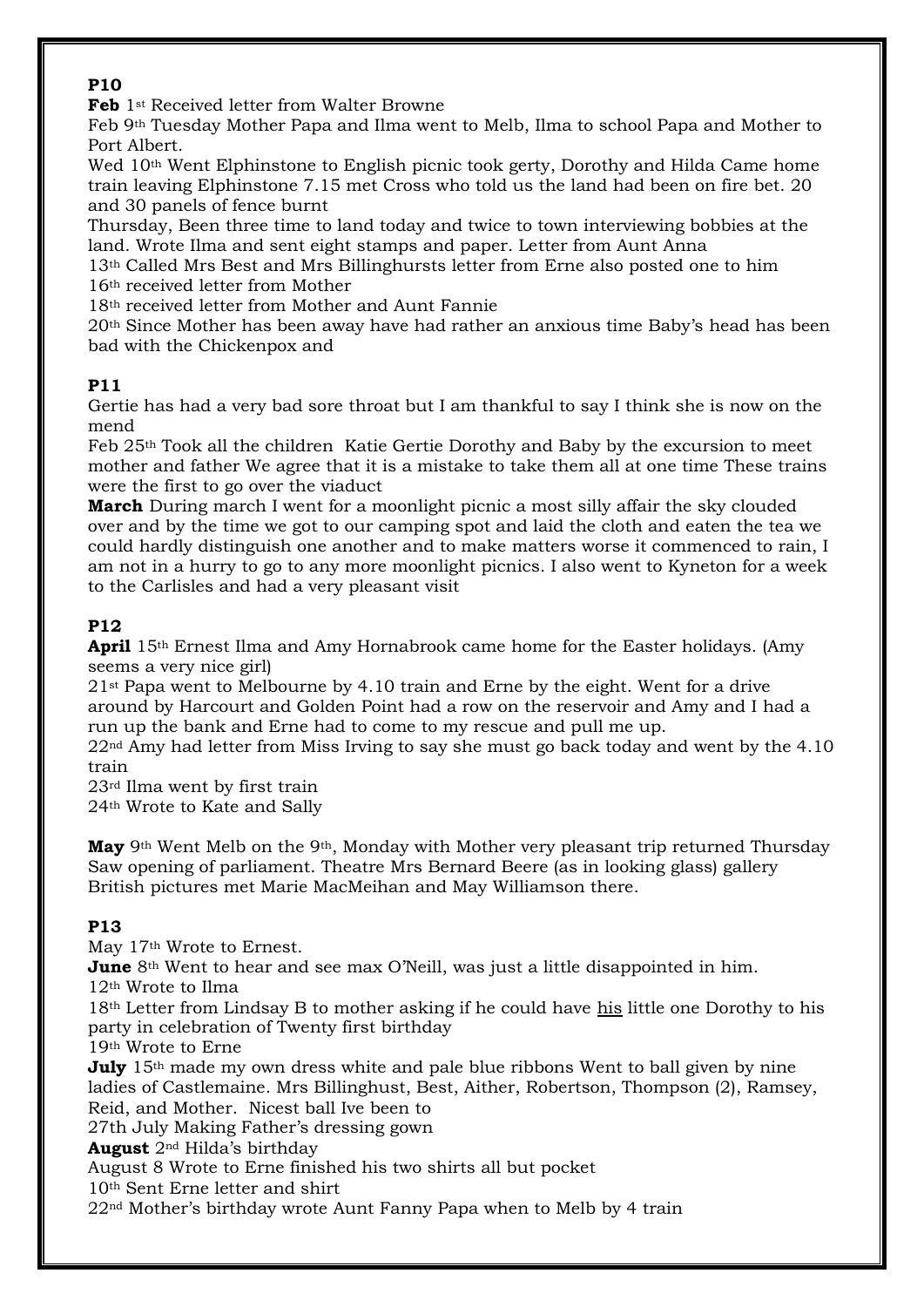28th Went to lecture, with Mother "Evolution of Music" by Henry John King. Letter from Ilma and Miss Bigall.

Ilma had been to the Hollies and stayed from Sat till Monday. Invitation for me to stay at the Hollies while in Melbourne.

**Nov** 12th Ilma's birthday Came home Nov 4 after thoroughly enjoying my visit to the Hollies, stayed 2 days. And a half at the McGinnis' and one night at Coffee palace with mother who came to take Ilma home from school, stayed three days and we did how shopping Mother bought for herself pretty grey bonnet and dress and for me pretty green (pale). Went to theatre twice, the day I arrived Walter took Lydia Biggall from Gippsland and I to see "A village priest" Mr Githerage was the priest

# **P15**

The acting was very good but did not care much for the piece. The other piece we saw was Walker, London very laughable, Miss Biggall took Jenny Lydia and I with Walter and Arthur Ingle, the performance commenced with an act entitled "In honour bound". Jenny went home just a week before I did Went to an Exhibition Concert and to the Town Hall to hear the "Creation", also to the Queen's Fund Bazaar. Miss Biggall took Lydia and I to the Flower Show at Brighton which was very interesting there were not only flowers but poultry, bees, vehicles, pottery, a potter's wheel with man working at it bath heaters etc it was all very interesting, there were also the nicest looking vegetables. I made Walter learn the counties of Victoria and say them all off to me, which he did, It was fun

# **P16**

Jenny and I had our photos taken and did a good deal of shopping together. Went together to get a pr of riding boots (a present from Willie Browne to Jenny) don't think I had a really solemn face the whole time it was so funny Jenny trying them on. Had several games of tennis Jenny and I called on mrs Bussell. We also went with Walter and Arthur Ingle to a Rose ball at Camberwell Shire Hall had program full all but the one dance spent an evening at the Gosmans' and Buzzards'

This time met Willie Browne. Aunt Anna has now returned to Berlin. Hilda has the last week had mumps which are now on the mend.

Ilma and Dorothy went for a drive to Fryerstown with Mrs Robertson and I went yesterday with her to Yandoit the country was lovely

**P17** Nov 22 Mother had a letter from Erne and Mrs Myring Erne Expects to be with us Wed (tomorrow) evening and Mrs Myring wishes to come down for a week mother and I spent the evening at the Halford yesterday was taken into supper by mr Pebbles Wed Ernest and I went to a dance to the Halfords.

Thurs **Dec** 1st We had an evening, had the new room decorated and lit with candles and every one seemed to enjoy it. I think they were surprised to see it all decorated and the floor prepared for dancing. Father looked very nice. Those who came were Renie McCay, Charlotte Gilfillen, Miss Evans (Dr Woolley's sister in law) Maud and bessie Halford, Winnie Brotherton, Lily cound n't come not being able to go out until she is stronger, Messers McGee, Mitchell, Jim and Robert Thompson, Langlands and Mr and Mrs Billinghurst

# **P18**

Dec 2nd Ern went back to Melbourne boarding with Mrs Lang.

Jessie went home as her father wanted her and Mary Ann Lacy from Chewton came in her place.

20th Ernest came home, rubbing with Acetic every night, I think it is doing him good. Went down and helped decorate the church Erne and I did the sconces

31st Arranged the vases in the church I have promised to do them three months in the year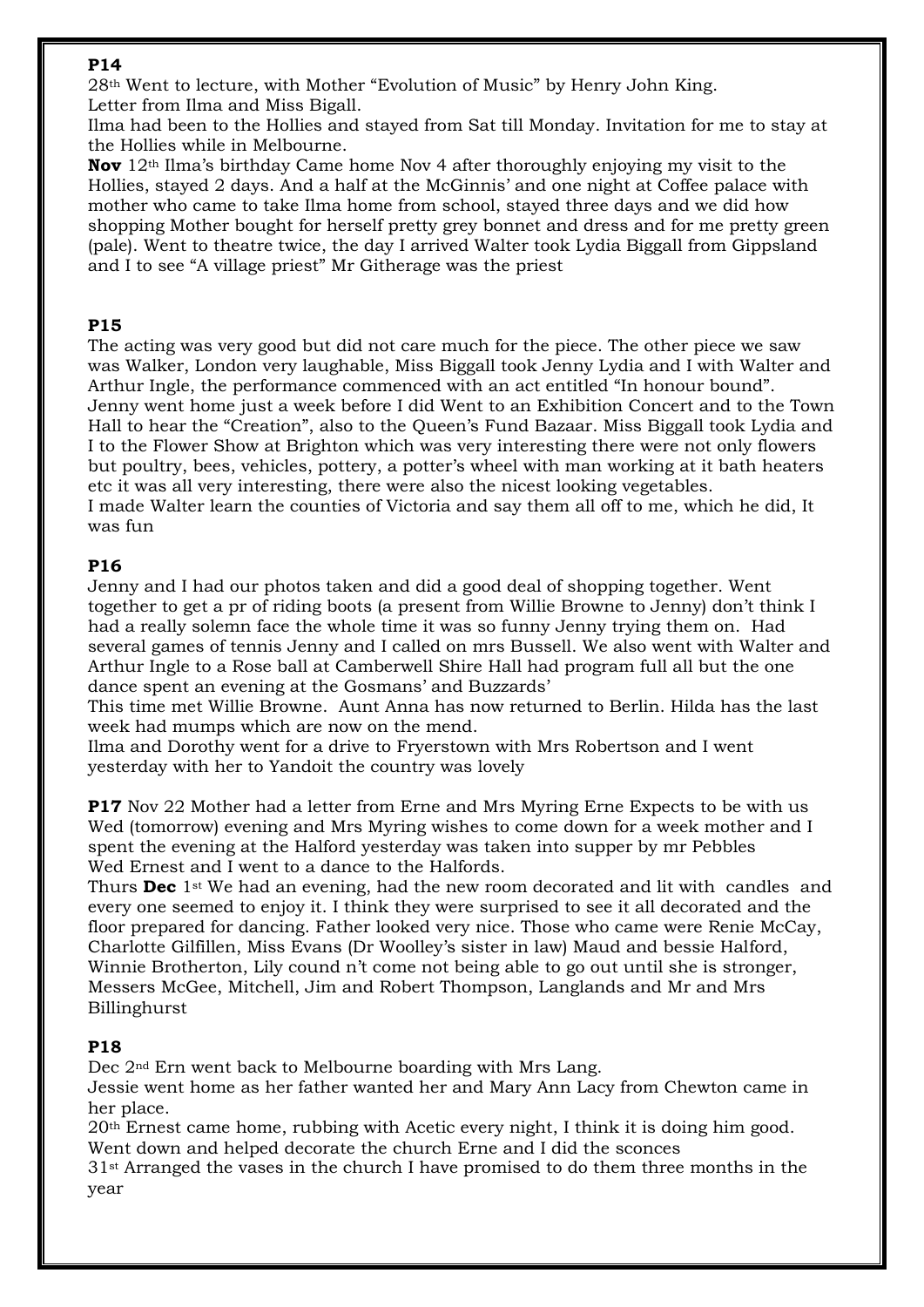# **1893 1 January,**

Louis' birthday went to Sunday school when I returned found Victor Burnett and Joe Myring here

9th Monday Got up at six and Katie and I went with Ernest to the station to see him off to Melbourne

# **P18A**

Janry Ernest stayed about a fortnight in Melbourne a few days after he returned I took Katie and Gertie down to Melbourne with Father, by the A.N.A.excursion we stayed from the Thursday to the following Thursday. Father went home on Monday we had most enjoyable time excepting time at dentists when Dr Merill stopped Gertie's front teeth, and then afterwards O'Neill took three teeth out Gert having ether and chloroform. I went out to Camberwell while the other's went in to Uncle Charley's, there was no one at home the Hollies' except Arthur Ingle who sauntered around while I was at the door

# **P19**

and then walked down with me as far as McGinnes' They were in with exception of Kate then went to Uncle's and then had tea

Ernest came down Wed day before we came home and returned with us made up his mind to go to Mr Summerville as an assistant surveyor and went.

**March** Sunday have stayed home all day on account swollen face from cold **1893**

**May** 24th Queen's birthday Father went to the doctor about his hand which he had hurt previously by the cemented basin, under pump, slipping from Cross' hold and grazing Father's hand. A week after (Wednesday May 31st) Drs Dobson Reid and Wooley

# **P20**

had a consultation about Father's hand and decided to cut a piece out. Father took chloroform had no bad effects

**June** 30<sup>th</sup> The doctor grafted his hand about a week ago taking skin from my arm, some have taken but not all and he may want some more of my skin tomorrow.

Mr and Mrs Robertson came to tea and said goodbye as they are leaving Castlemaine Monday.

June 1st The doctor cut another piece of my skin off my arm is painful**July** 14th Bachelors' ball the best that they have had, I reconstructed my white dress, by putting pale blue velveteen sleeves and trimming lace and two bands net round skirt, it looked quite like a new one .

# **P21**

July 1st Saturday 1893 Ernest went to Melb to start at the Observatory on Monday. **August** 1st A lovely day if all August is bright like this I shall be. The inside of the Greenhouse finished ready for the plants.

Aug 2nd Hilda's birthday

Aug 14th Dorothy's birthday

Aug 22nd Mother's birthday

Aug 26 Ilma and I went to Melb with Miss Binns and Charlotte Gilfillan to hear a Concert conducted by Marshall Hall, Mr King asked Charlotte to ask us and we actually even stayed at the Hollies Sat 26th until Wednesday, met Ingle for the first time. Concert in Town Hall enjoyed it very much indeed after the concert Mr Y.E. took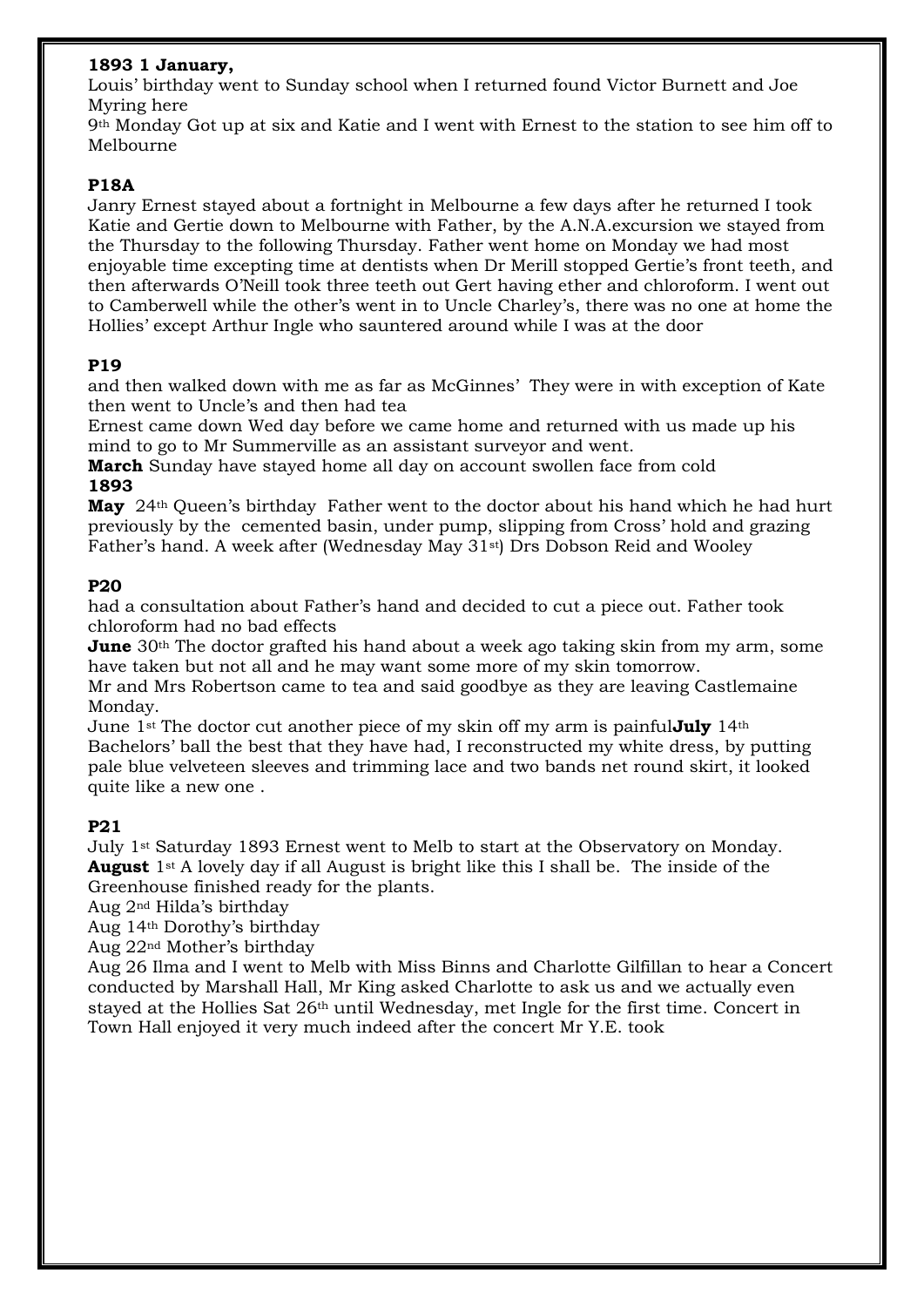us to Gunslers to have afternoon tea (Miss Nomens (two), Charlotte, Mr Hasell, secretary, Ilma, Ernest and I), very tame afternoon tea Mr King also introduced a Mr Forsyth to us who went with us to the Concert. In the evening Miss Biggall took me to another concert in the Town Hall accompanied by Arthur Ingle and Ingle Browne It was Madar Antoinette Stirling's Concert and was not good. Sunday went twice to Church and Miss B and I went to Home and Foreign (?) Bible Society meeting in afternoon

Monday Ingle took us to the Circus and Tuesday we went to a smoke night Concert the first according to Mr H J King that ladies have been to for 25 years, we the 2 Miss Nomens and Ilma and I and Ernest

#### **P23**

sat behind a screen on the stage which we reached by going down underground it was very funny, I liked hearing all the men's voices the first man that came up the stairs to come on the stage simply stared his eyes looked so round and he looked altogether horrified, I felt rather much inclined to laugh. Soon a funny wind up to a funny birthday, it being my birthday I treated myself to having three teeth stopped at the dentist it gave me a great deal of pleasure to have it all done although it took all the money I had drawn out of the Bank.

Wed 30 We returned home Mr King coming with us.

#### **1894**

#### **P24**

Took Kate, Dorothy to Melbourne by excursion to have their teeth seen to and Gertie came down for day & night I think this was March

June 25 Monday. Marion came last Tuesday.

I think last Monday it was that the little zebra finch was in the Aviary on the ground looking ill and the birds having no seed I got their box and when I returned the little finch was waiting at the door for me I knelt down & it nestled up under my apron and so I took it up in my hand and brought it into the dining room near the fire a little while afterward it died just as I was putting it into a warm nest.

#### **P25**

25 Erne has been home seven days, went to Melb Thursday expect him home tomorrow Aug 2 Hilda's birthday.

Aug3 Day of Bachelors' ball

Walter & Frank Panamore came up for it

6th Marion & I are going to Melb to Hollies accompanied by Walter. arrived safely went to Melb Leidertafll (?) Concert in the evening

12th Have just written to Father

Sunday last Friday we Marion Walter & I went to the ball too crushed to enjoy one's self 21 Will took Marion & I to sheep show had lunch in town met Mrs Merryon (?) Fred & John

Walter took us to see Aunt Jack.

22 Mother birthday, have just written to her.

# **26**

My birthday. Went to the Agricultural Show with Marion & mr Will, very wet, Father came down to Melb saw him & gave me several birthday letters from Mother & others & Nellie Cowderoy.

Tues 4 Sept Ernest sailed in the *Innaminka* for W Australia Father Mother & Ilma to see him off beside myself.

Mon 10th On Sat went with Mrs Browne Mr Will Miss Biggall and Marion To hear Mrs Bessant glad I went.

Sat 15th Came home from the Hollies after a delightful visit.

Mon17th Went for a walk with Katie to Gee Bung Hill got very pretty wildflowers, cowslips waxflower blue orchid etc.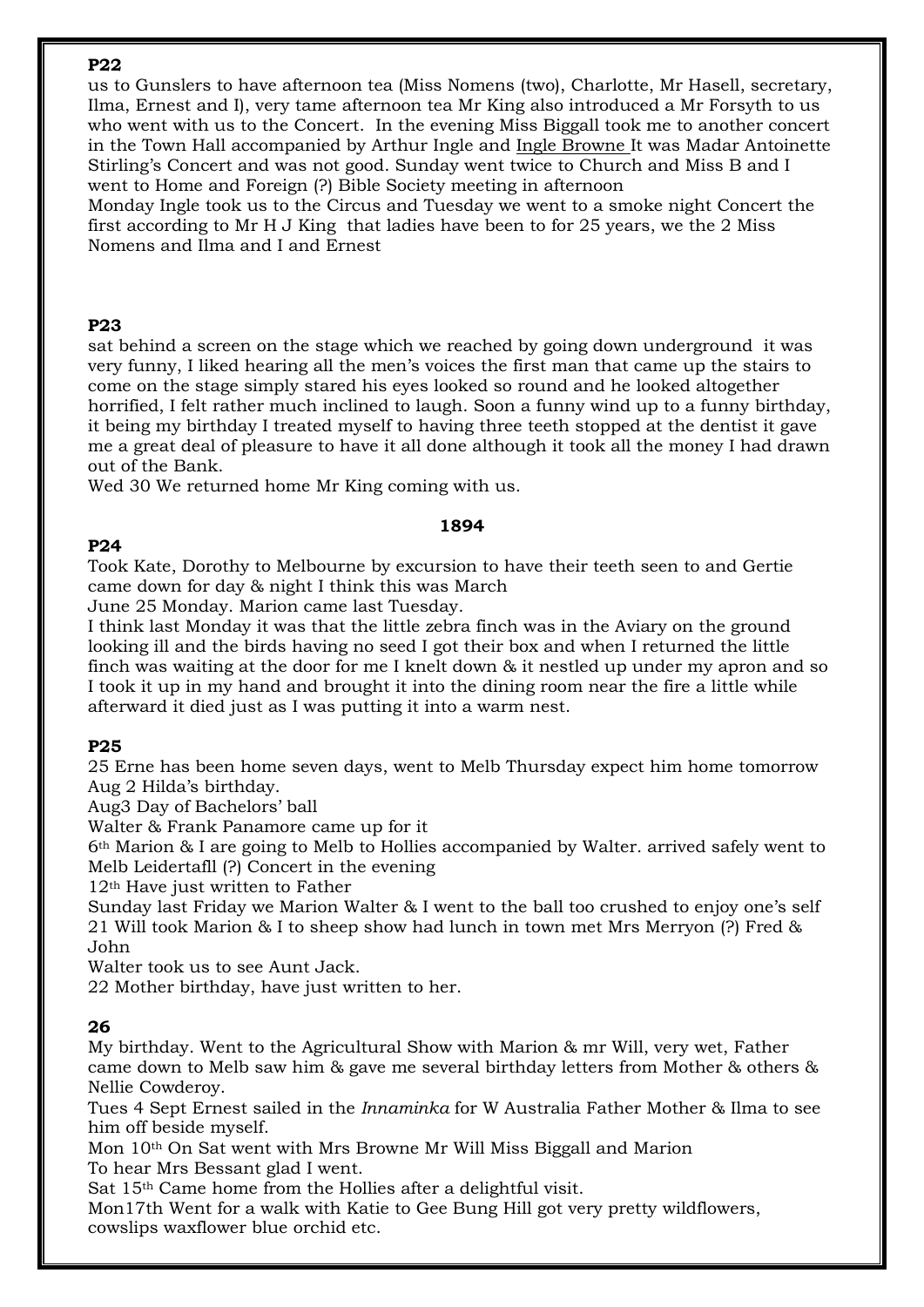10th Last Friday Mother & I wen to Melb to do a little shopping for her went to the Hollies for tea saw Lydia Page for the first time Will's betrothed Mrs B & Miss Biggall & Arthur Ingle at home Walter at Green Hills Marion at the Buzzard did not see her at all, Sat we went to concert in Town Hall conducted by Mr H.J. King, very good concert but I never saw the Town Hall so empty, went home by the last train pouring with rain when we arrived home.

Yesterday Ilma Mother & I brought parcel down to station gong etc a wind up of affairs I hope it's not final for a good two years at least. Today I cut out blouse for Hilda & went for wildflowers this afternoon. While I was in Melb I had my hand photographed & sent to Wyvera who says I have strong good P28

ability & could make a way (?) for myself anywhere & am to be married somewhere about 30, if I do get married I wonder who it will be I am half inclined to think someone is rather in love with me now & I sometimes think I am half way there too O. dear I think it would be funny to be in love but I would take to it rather naturally, but to me just the one I never thought of would be, if it is so, Ah it is all in the future & the future we can leave to God for is He not our Father.

# **P29**

Sunday afternoon Oct 21st 1894

During last week the dining room was turned out to be kalsomined & is not finished yet Oct 22 Ilma Katie & I went to Melb by excursion train arrived about 6.30pm went out to Charlton to see Ida but she was not at home, next day principally at the dentist for Katie to have teeth re crowned came home by last train pleasant little time in town although rather hot.

25th Wed Will was married at green Hills, Marion went up to the wedding.

Nov 1st Went with Mother to get looking glass for Gertie Neibuhrs

# **P30**

Janry 1895. Katie & I went down to the Sheriff's Bridge to see the procession we were too late to see it in Doveton Street came home & were all busy as Grace had a holiday. Hilda [ aged 12] made a funny remark the ham we had at Christmas & so had to be thrown away and so she said Mother what a pity the ham was thrown away because I saw in cookery book how to cure hams. 8th had tea at Alice's.

9th We have been very busy during the past week getting Mother & Ilma ready to go to Tasmania

9th packed Ilma's trunk (tin) and Mother's small portmanteau & so feel somewhat tired

# **P31**

Thurs

10th Mother & Ilma started off by the one o'clock train

11th Had letter so say had arrived in Melb safely so far

12th Saw their names in list of passengers. They were to sail at 4pm on Friday eleventh. Cont Saturday Gert went with Ramblers to Expedition Pass for Bull rushes. Mrs Smith & I about finished my dress trimmed with black ribbon.

13 Gert & I went to Church.

22nd of January Papa & Katie went to Tasmania in *Pateena*, only knew Sunday afternoon that K was going, tore down Monday to get stuff & Mrs Smith & I had her dress made by five o'clock packed up after tea & Finished Papa's cap Katie went off by first train next morning & met Papa who went the day before by one train.